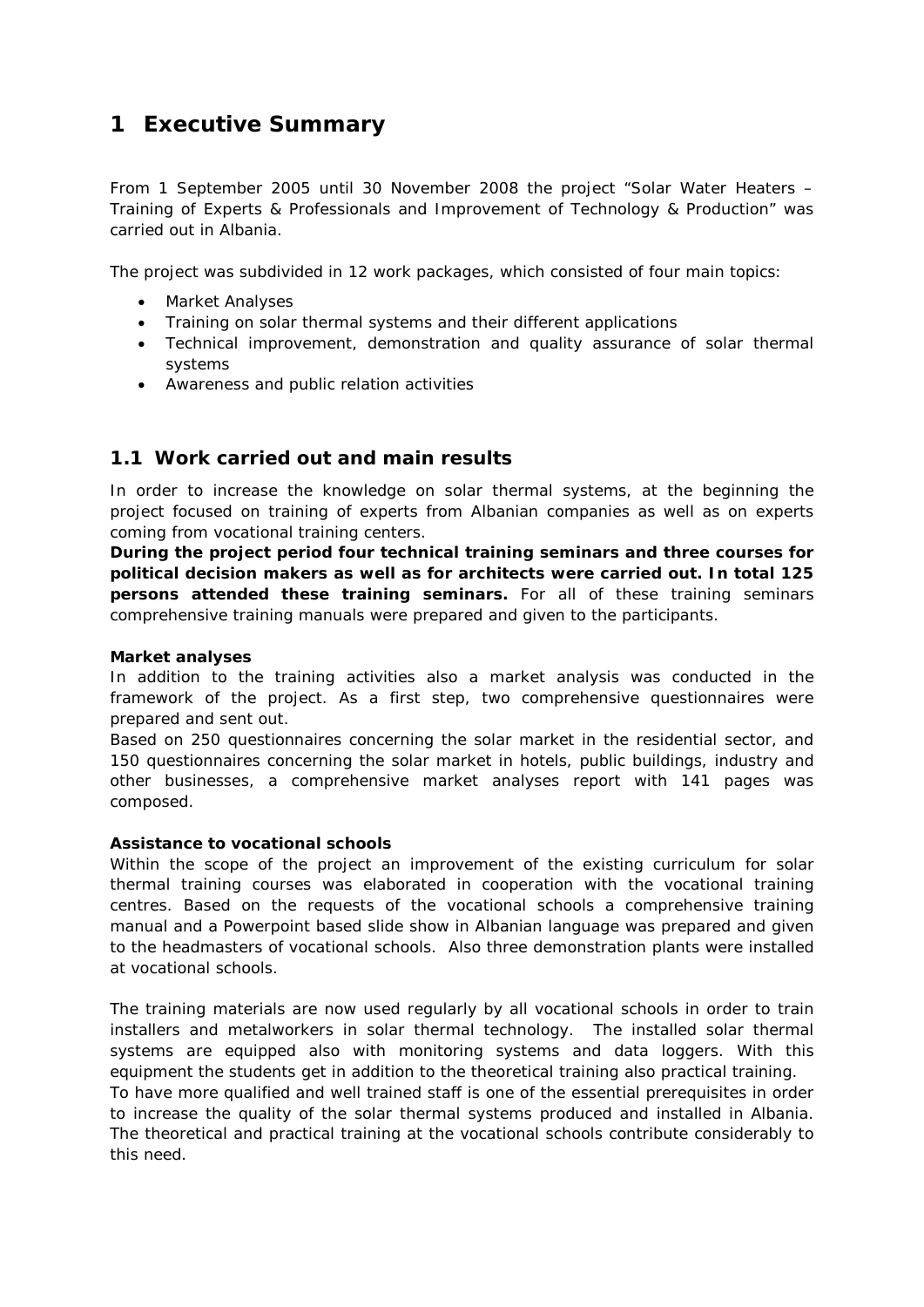Another important component of the project was to increase the technical quality and performance of solar thermal systems in Albania. As a first step know-how transfer missions for Albanian companies and decision makers took place from 10 – 14 July 2006 in Greece and from 4 – 14 September 2006 in Austria. 7 experts from Albania participated in the technical tours.

The technical tours in Greece and Austria focused on:

- · Visits to solar thermal systems of all sizes and for different applications (single family houses, multiple family houses, hotels, district heating and industrial applications)
- · Visits to collector and system manufacturers
- · Workshops on the system design of pumped solar thermal systems and the possibilities of combinations with other renewable energy sources like biomass.
- · Workshops with administrative bodies concerning subsidy schemes and other support mechanisms for renewable energies

Besides the knowledge gained at the know-how transfer missions, the improvements of the Albanian solar thermal plants were based on the results of data monitoring of solar thermal systems and technical consulting of the companies.

In order to gain knowledge on the long-term performance of solar thermal systems, six systems were chosen for data monitoring. All six plants were equipped with a data monitoring system. The data were recorded and analyzed from February 2006 until August 2008.

Based on the monitoring results and three series of company visits the solar thermal systems were optimized and improved. Three companies, active in the field of solar thermal systems in Albania were visited. The consultancy of AEE INTEC comprised advice in the improvement of solar collectors, hot water storages as well as on the overall system design.

Besides these activities, the Greek project partner CRES provided a report on Greek thermosyphon systems. This information also served as a basis for the improvement of the Albanian systems.

After the improvement phase **7 demonstration systems were installed**. Since these plants were subsidized from project sources, these plants were installed at social institutions.

**The main results of the system monitoring and the system improvements can be summarized as follows: The annual solar radiation on the collector area in Albania was recorded between 1480 and 1670 kWh/m². The solar yields of the improved solar thermal systems per m² collector area were recorded between 390 and 530 kWh/m². The resulting annual energy savings, based on oil equivalent, are between 80 - 110 litre/m² collector area. Thus between 220 and 300 kg CO2 emissions per m² collector area could be avoided (Emission factor: 2.73 kg CO2/litre oil)**

To ensure the quality of solar thermal systems in Albania the implementation of a national labeling scheme and **the foundation of an "Albanian Solar Test Centre" at the area of the Harry Fultz Institute in Tirana was another important topic of the project**.

The test facility for the Solar Test Centre, which was built by SWT in Stuttgart, enables performance testing of solar collectors according to the steady state and the quasidynamic performance test method described in EN 12975-2.

Due to co-financing of the test facility by UNDP it was possible to considerably upgrade the equipment compared to the initial design.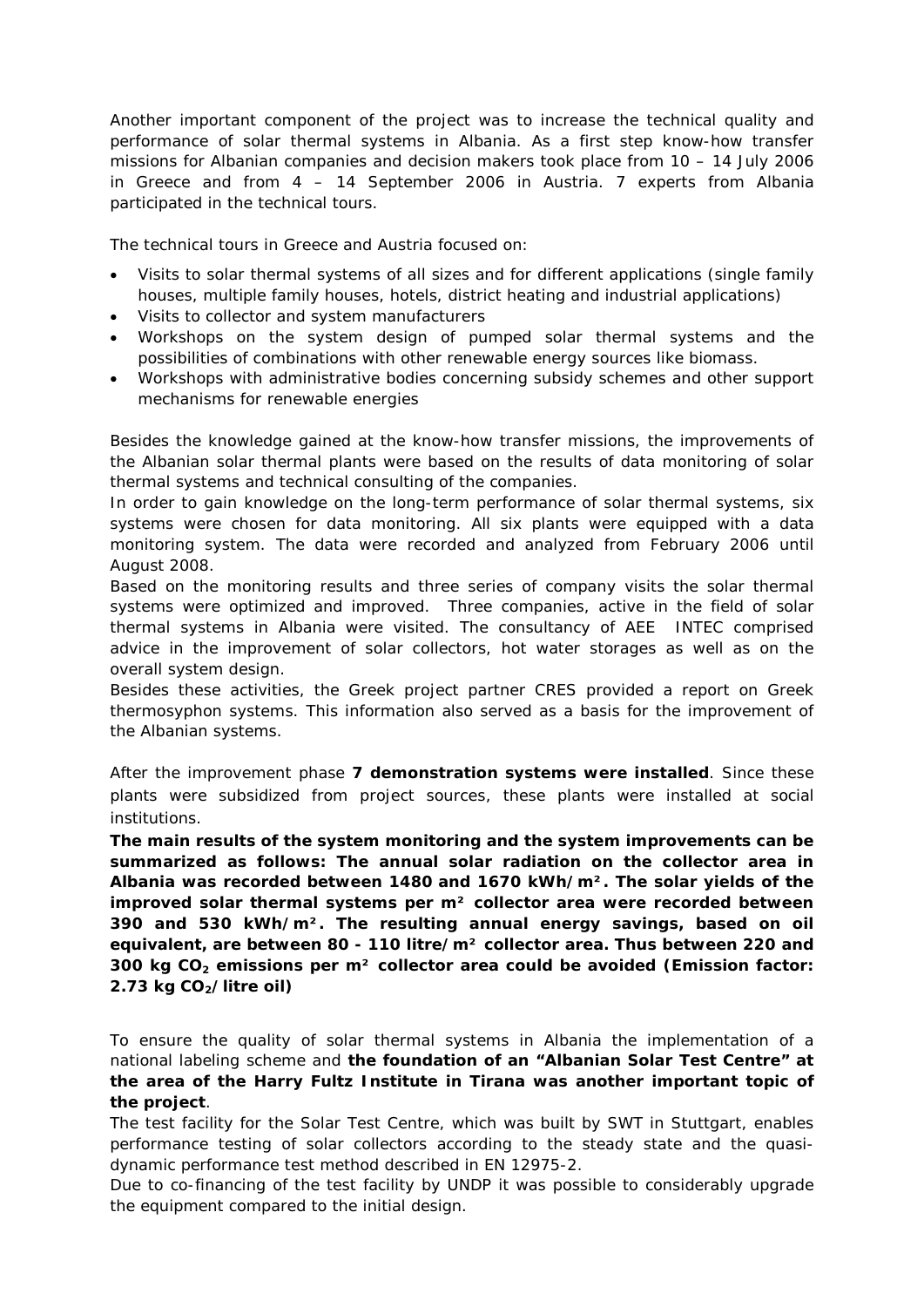**Last but not least an awareness and public relation campaign was successfully carried out by EEC**. Besides other promotional materials and articles in newspapers, three leaflets with 3.000 copies each were printed in Albanian language. The prepared materials were disseminated by the Albanian solar companies and EEC as well as at the National Trade Fair "Albanian Elite Industries", which took place from 26-29 June 2008 at the Palace of Congresses in Tirana.

# **1.2 Outcomes and Impact of the Project**

In general it can be stated that all works and services are completed as described in the Terms of Reference. In some respect – such as the "Solar Test Centre" – even additional work was carried out.

The outcomes and the impact of the project can be subdivided in three categories as described below.

# **1.2.1 Improvement of Knowledge and Technology**

Based on the training activities and the technical tours, all companies and teachers of the vocational schools attained an in-depth understanding of solar thermal systems for hot water preparation and a perspective on the overall solar thermal applications. Also a wider view regarding the potential contribution of solar thermal systems to the overall energy consumption of the country and the technology's impact on  $CO<sub>2</sub>$  reduction was achieved.

As a result of the training activities and the consulting services, all involved companies redesigned and considerably improved their solar thermal systems. The improvement of the systems had also a considerable impact on the sold systems. Compared to the number of systems sold prior to the project and at the end of the project **the number of annually sold systems nearly doubled from 560 systems in 2004 to 1093 systems in 2008**. The average annual market growth rate for solar thermal systems at the participating companies was 18% during the duration of the project.

Besides the growing Albanian market the company EUROPA AP in 2005 started to export solar collectors to Montenegro and Greece. From 2005 to 2008 the export was increased from 270 m² in 2005 to 390 m² collector area in 2008.

Since a quality labelling scheme and a solar test centre are available now, also further improvements of components and overall systems are expected by the Albanian companies in co-operation with the test centre. Those outcomes shall be evaluated in 2 – 3 years, when the effects will already be evident on the market.

Also, the knowledge concerning system designing was considerably improved during the project. Prior to the project, solar thermal systems were designed by rule of thumb or based on practical experiences. As a result of the training, the representatives of the companies are now able to do a specific design of the solar thermal systems based on computer simulation.